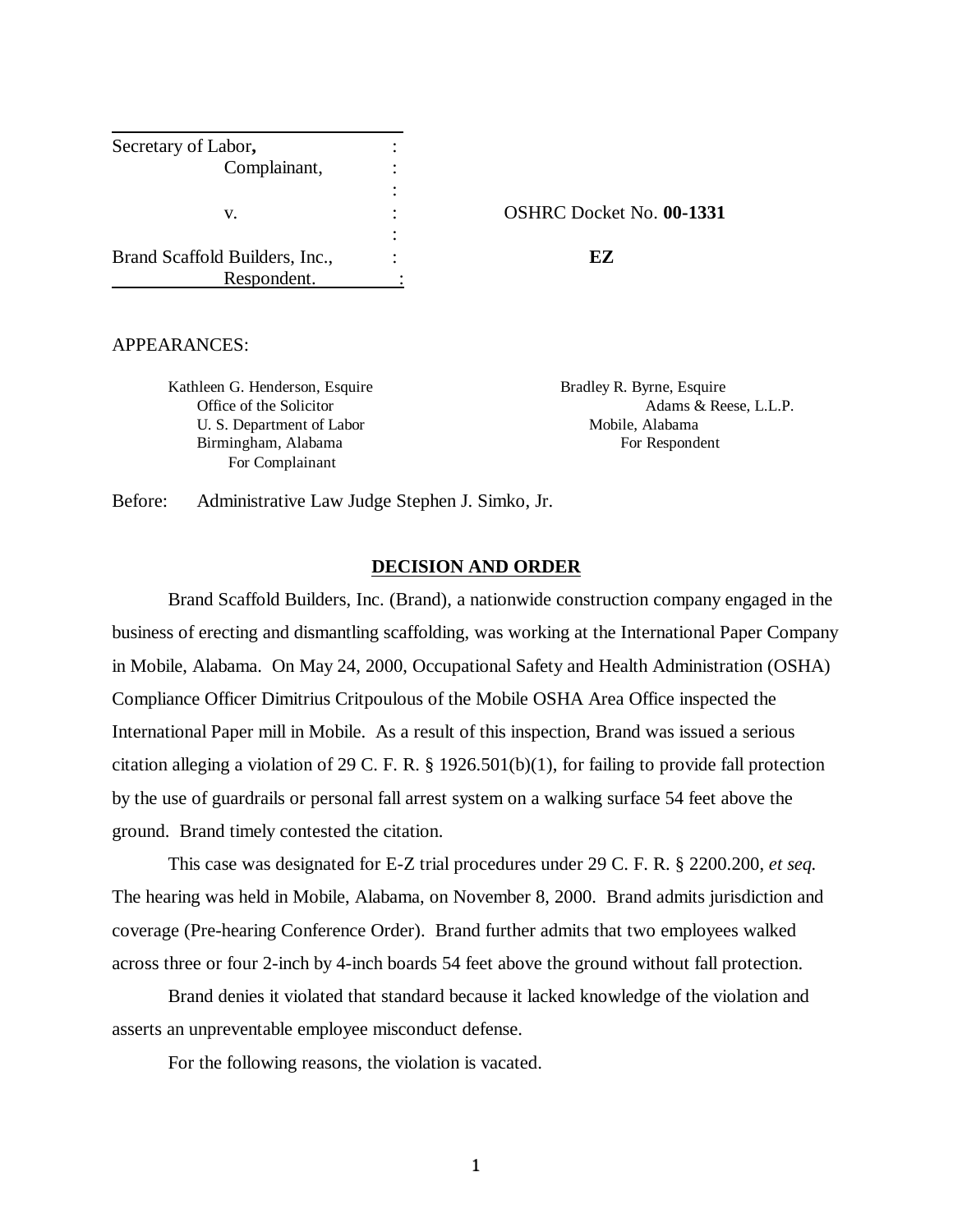## **Background**

In February or March 2000, Brand began working at International Paper (IP) for several different contractors erecting scaffolding, including scaffolding inside and outside the postconsumer waste tank (tank), in order for the tank to be sandblasted and painted (Tr. 9). The tank is 54 feet tall and did not have a top (Tr. 14). It stands right next to the chemical furnace building (building).

Brand's supervisor was Rodney Nall who supervised a crew of about fifteen employees at this site (Tr. 9). These employees were lead carpenters, carpenters and helpers (Tr. 46). On the day of the inspection, Brand was modifying the scaffolding by dismantling and re-erecting part of it (Tr. 14). Nall testified that he instructed the crew to work on re-erecting the scaffolding at the top of the tank by adding another deck on top of the scaffold (Tr. 18-19, 42). He did not give them specific instructions on how to do this work (Tr. 21).

Compliance Officer Critopoulos conducted the walk-around inspection with IP. While he was inspecting the site, he looked up and saw Wilson walking on three boards lying between the top of the tank and the top of the building over 50 feet above the ground (Tr. 88). There were no guardrails, and Wilson was not using any safety arrest system. Compliance Officer Critopoulos told IP to bring the employee down and find out who he was (Tr. 89). IP found Brand's supervisor Nall and its construction manager, Kody McCord (Tr. 90). Compliance Officer Critopoulos conducted an opening conference with them. Nall stated that he had just held a safety meeting that morning with his employees and that Wilson was not following the safety rules (Tr. 92). He further stated that he was not aware that any employees were on boards without fall protection until the compliance officer told him (Tr. 24).

#### **DISCUSSION**

The Secretary has the burden of proving, by a preponderance of the evidence, a violation of the standard.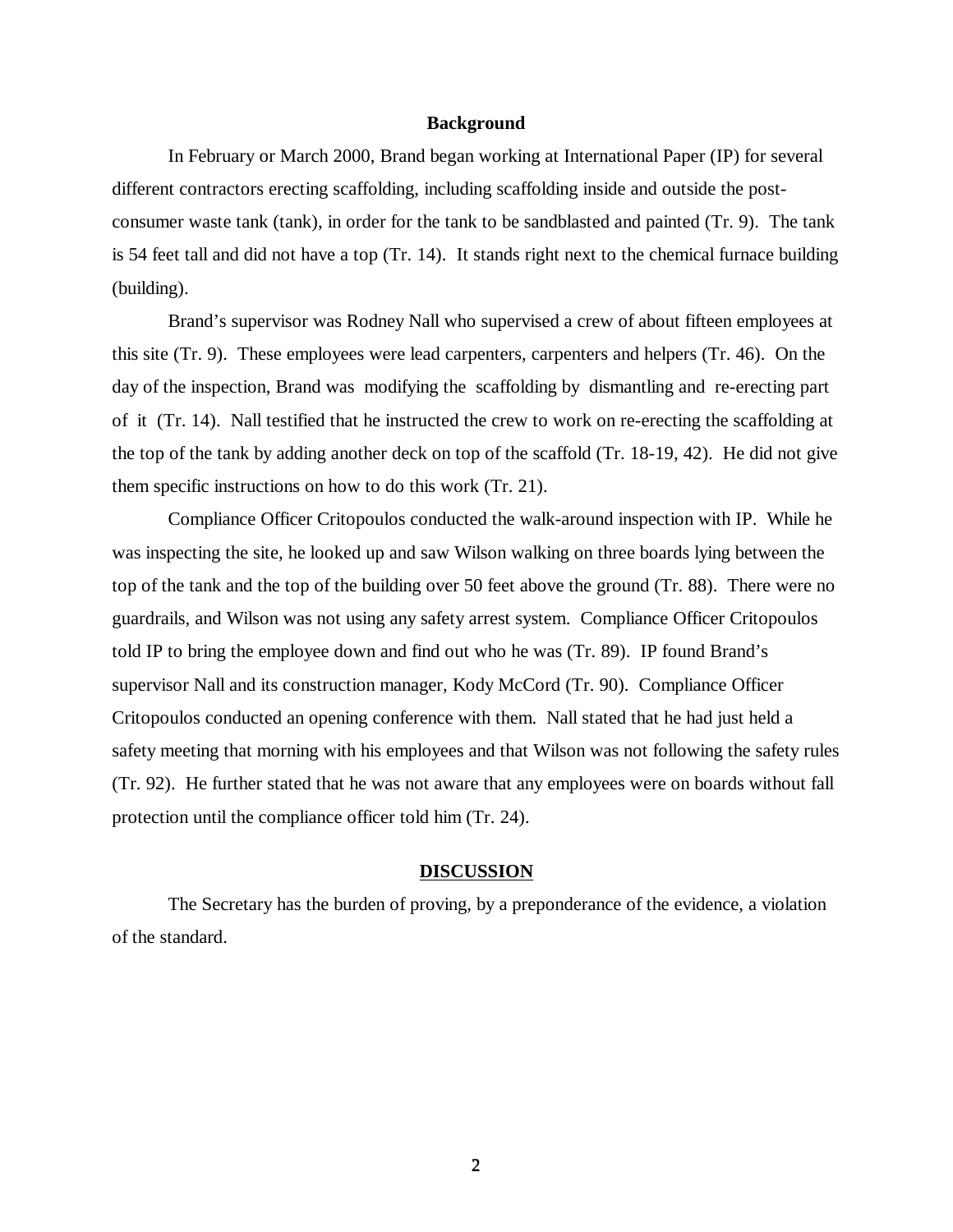In order to establish a violation of an occupational safety or health standard, the Secretary has the burden of proving: (a) the applicability of the cited standard, (b) the employer's noncompliance with the standard's terms, (c) employee access to the violative conditions, and (d) the employer's actual or constructive knowledge of the violation (*i.e.,* the employer either knew, or with the exercise of reasonable diligence could have known, or the violative conditions).

*Atlantic Battery Co.,* 16 BNA OSHC 2131, 2138 (No. 90-1747, 1994).

# **Alleged Violation of § 1926.501(b)(1)**

The citation alleges that Brand did not provide fall protection for an employee who was walking on boards 54 feet above the ground. Section 1926.501(b)(1) provides:

(b)(1) *Unprotected sides and edges.* Each employee on a walking/working surface (horizontal and vertical surface) with an unprotected side or edge which is 6 feet (1.8 m) or more above a lower level shall be protected from falling by the use of guardrail systems, safety net systems, or personal fall arrest systems.

Brand does not dispute that this standard applies to it, that the standard was not complied with, and that an employee had access to the violative condition. Brand does contest that it knew or, with reasonable diligence, should have known of the violative condition.

# **Knowledge**

The test for knowledge is whether "the employer either knew, or, with the exercise of reasonable diligence, could have known of the presence of the violative condition." *Pride Oil Well Service,* 15 BNA OSHC 1809, 1814 (No. 87-692, 1992). "Reasonable diligence involves several factors, including an employer's 'obligation to inspect the work area, to anticipate hazards to which employees may be exposed, and to take measures to prevent the occurrence.'" *Id.* at 1814

"Because corporate employers can only obtain knowledge through their agents, the actions and knowledge of supervisory personnel are generally imputed to their employers, and the Secretary can make a prima facie showing of knowledge by proving that a supervisory employee knew of or was responsible for the violation." *Todd Shipyards Corp.,* 11 BNA OSHC 2177, 2179 (No. 77-1598, 1984).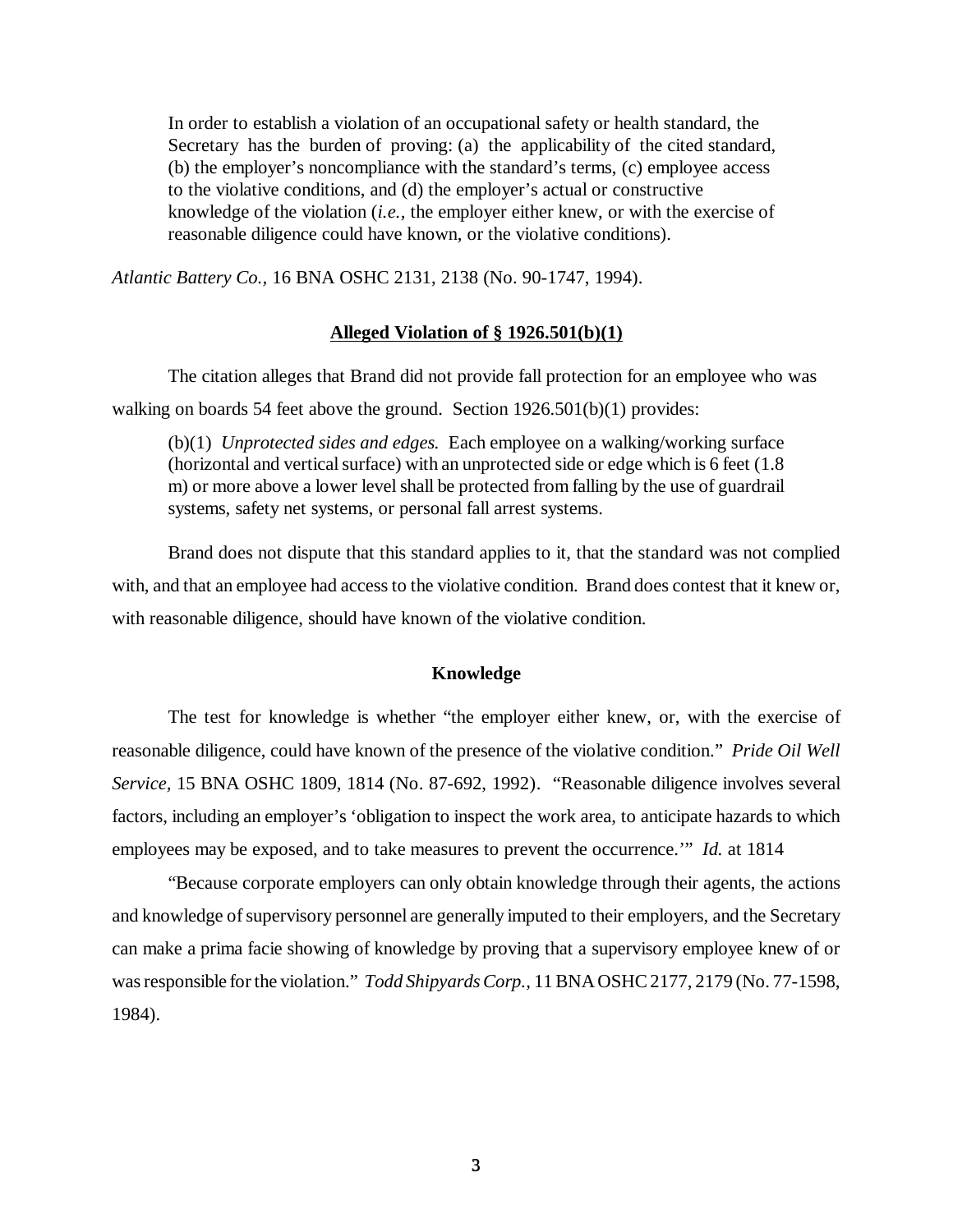#### *Actual Knowledge*

There is no evidence of actual employer knowledge of the violative condition in this case. On the day of the inspection at the time of the incident, supervisor Nall was working at the manhole on the other side of the tank away from the incident (Tr. 47). During the day he did visual inspections of the worksite to make sure it complied with Brand's safety policy, but he could not watch everything that his crew did (Tr. 32, 37). Nall testified that he was unaware that boards were put between the building and tank (Tr. 22).

#### *Constructive Knowledge*

An employer who lacks actual knowledge can be charged with constructive knowledge. Constructive knowledge "may be imputed to an employer through a supervisory agent." *George Campbell Painting Corp.,* 18 BNA OSHC 1929, 1933 (No. 94-3121, 1999).

Brand contends that the only supervisor on site was Nall and that the carpenters do not qualify as supervisors for imputation of knowledge. Nall testified that he was the one who gave work instructions to the crew every morning (Tr. 18-19).

Although Nall was the "supervisor" on the job site and gave daily instructions to the crew, throughout the day the carpenters gave instructions and supervised their helpers (Tr. 18, 46). Jerry Adams, manager of safety and training, testified that the carpenters who have passed the skills assessment program must tutor the helpers (Tr. 159). Adams admitted that the lead carpenter is the competent person on site rather than having the foreman do the impossible task of looking over fourteen or fifteen employees on the job (Tr. 172).

Wilson testified that an "unidentified" carpenter told him to go over to the top of the building and get material for re-erecting the scaffolding (Tr. 53, 59). To do this, he was instructed to lay boards between the tank and the building (Tr. 53). No one told Wilson to tie off or gave any other safety instructions (Tr. 56, 71). Nevertheless, Wilson said he did what he was told (Tr. 59). To make a walkway, Wilson put four boards about a foot wide each, side by side, not tied together, between the buildings (Tr. 57). He stated he used four boards because he thought four would be safe enough to go across (Tr. 70). Wilson told Adams that his carpenter mentor was present when he was walking on the boards (Tr. 161).

Wilson never identified the carpenter who told him what to do. Construction manager McCord made an inquiry to discover who the carpenter was, but no carpenter would admit that he told Wilson to lay boards between the tank and building (Tr. 74-75).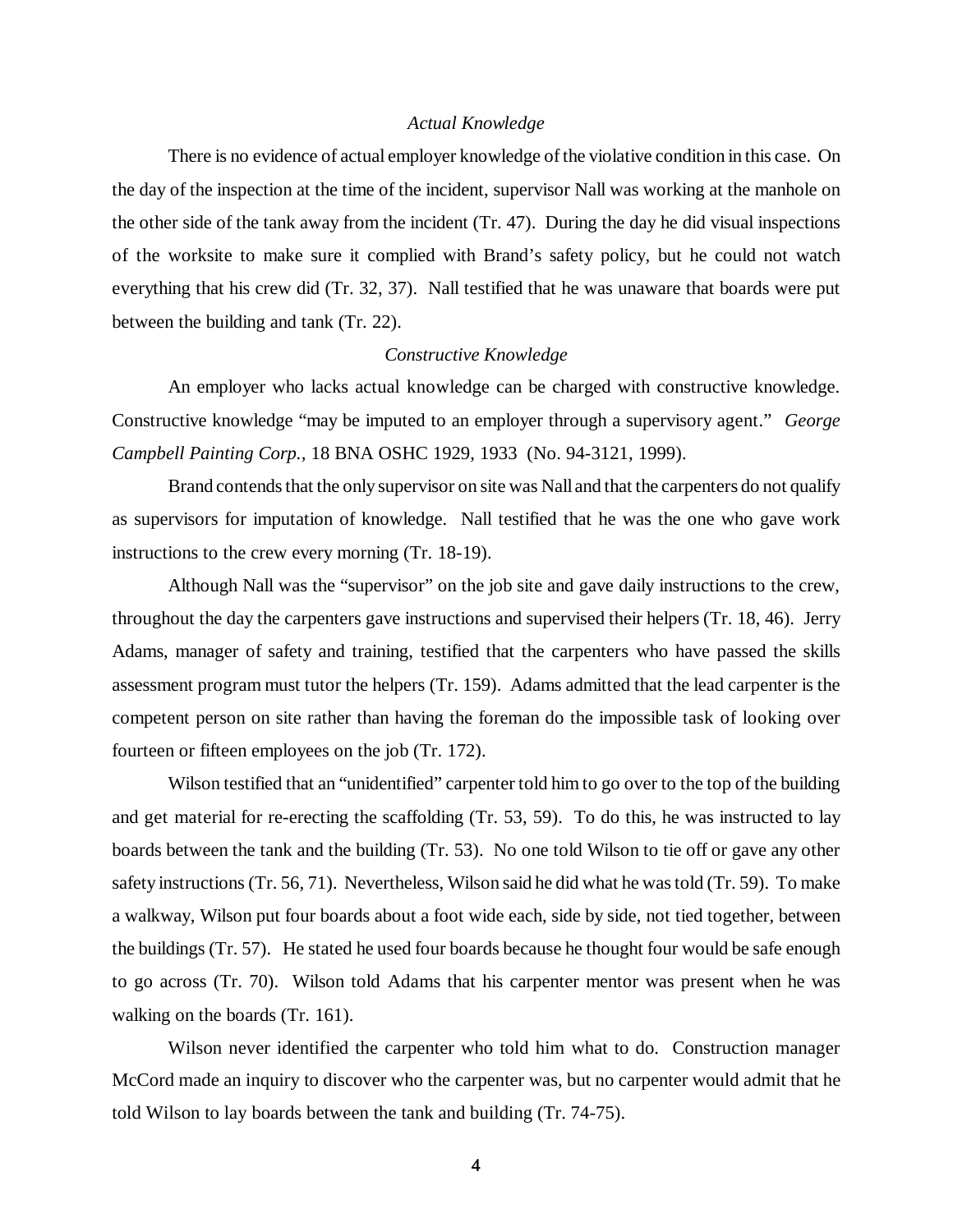Constructive knowledge also involves the exercise of reasonable diligence by the employer. An "employer must make a reasonable effort to anticipate the particular hazards to which its employees may be exposed in the course of their scheduled work." *Automatic Sprinkler Corporation of America,* 8 BNA OSHC 1384, 1387 (No. 76-5089, 1980); *Texas A. C. A., Inc.,* 17 BNA OSHC 1048, 1050 (No. 91-3467, 1995). Specifically, an employer must "determine what hazards exist or may arise during the work" and "must then give specific and appropriate instructions to prevent exposure to unsafe conditions." *Automatic Sprinkler* at 1387.

In this case, Brand knew that employees would need to work between the building and the tank because materials were stored on top of the building. Nall stated that he was aware that some materials (nailing boards) used for the scaffolding were stored on the building (TR. 19). Nall did not give specific instructions to the crew as to how to safely move materials from the roof of the building to the tank (Tr. 23, 44). In order to use these materials in the tank, someone would be required to go to the top of the building and transfer the materials to the tank. Nall testified that he assumed that the employees, who would be tied off, would stand on top of the building and pass the materials to other employees standing on the scaffolding on the outside of the tank, about an 8-foot reach (Tr. 20, 35). Brand should have anticipated that the employees might resort to walking over planks between the building and tank, and should have taken specific measures to ensure the safety of employees doing this.

The Secretary has established a violation of 29 C. F. R. § 1926.501(b)(1).

#### **Employee Misconduct Defense**

Brand asserts unpreventable employee misconduct as a defense. In order to establish the affirmative defense of employee misconduct, an employer must show:

(1) that it has established work rules designed to prevent the violation; (2) that it has adequately communicated the rules to its employees; (3) that it has taken steps to discover violations; and (4) that it has effectively enforced the rules when violations have been discovered.

*Nooter Construction Co.,* 16 BNA OSHC 1572, 1578 (No. 91-0237, 1994).

The employer must first show that it has established work rules designed to implement the requirements of the standard. *Wheeling-Pittsburgh Steel Corp.,* 16 BNA OSHC 1780, 1784 (No. 91-2524, 1994). There is no dispute that Brand has work rules in its safety manual that are designed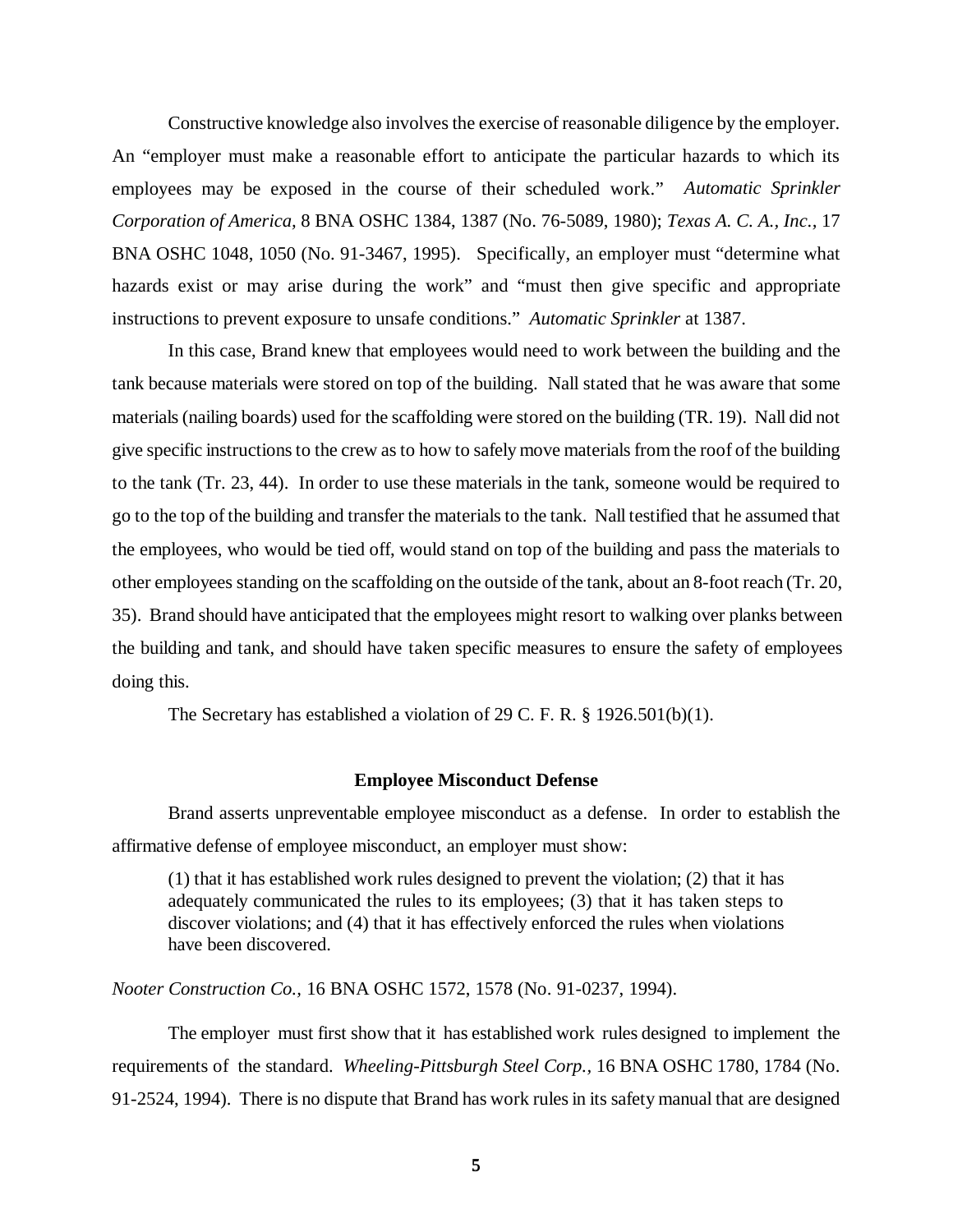to prevent the violation of § 1926.501(b)(1). According to "Brand Scaffolding Procedures" Procedure Number VII-12, 4.0, employees "shall utilize fall protection when leaving base surfaces except when working on an approved walking/working surface (i.e., having proper guardrails and midrails)" (Exh. R-1). Sections 7.0 and 7.1 of the "Procedures" state that "Brand team members shall not be allowed to use unprotected walkways to expedite materials" and that walkways must have handrails and midrails and if not, employees "shall be stationary and utilize 100% fall protection." (Exh. R-2). These work rules are specific enough to eliminate employee exposure to the fall hazard covered by the standard. *See Beta Construction Co.,* 16 BNA OSHC 1435, 1444 (No. 91-102, 1993).

Jerry Adams, who is the manager of safety and training for the southeast region (eight states) and has been with Brand for thirty years, wrote Brand's safety policies on fall protection. He stated that they exceed OSHA regulations and industry standards (Tr. 141). In addition to writing safety policies, he also teaches most of the training programs. He testified that he taught about 90 to 95 percent of the safety class Wilson attended, and he talked about fall protection (Tr. 142). In addition, he has worked in industry-wide efforts on safety including the Scaffold Industry Association, the National Fall Protection Society, the latest ACCOSH Committee, and works closely with OSHA (Tr. 138-139). Compliance Officer Critopoulos admitted that Brand had a good written accident prevention program and that Brand is a leader in fall protection in the scaffold industry (Tr. 116, 123).

The second requirement to prove the affirmative defense is that an employer must show that it has adequately communicated the rules to its employees. All Brand employees are required to take the training seminar. Adams holds monthly conferences with all of the supervisors and stresses Brand's safety policies (Tr. 145). Nall testified that most mornings on the IP job he had safety meetings with his crew; and, on the day of the incident, he did have a morning safety meeting (Tr. 32, 92). Wilson stated he took the training session on "Introduction to Scaffold" on February 26, 2000, and that it included training on fall protection (Exh. R-3; Tr. 60-61). He testified that, although he did not express any concerns about going across the boards or ask how to tie off while crossing, he knew it was a violation of Brand's policy (Tr. 54, 62). Wilson further stated that the carpenters will tell other employees to tie off when needed. Wilson himself has even told other employees to tie off (Tr. 67). This shows that Brand had adequately communicated its fall protection rules.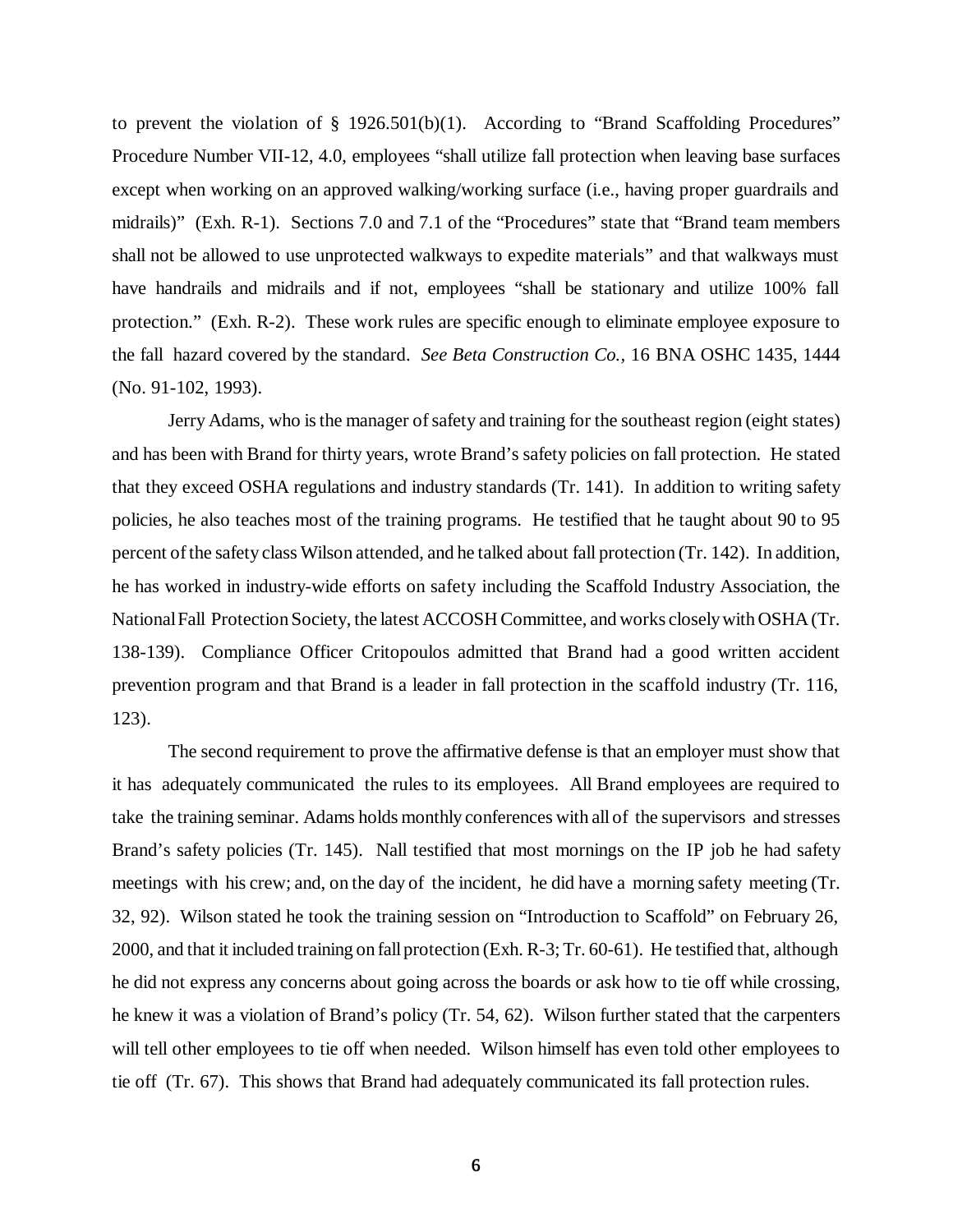Third, an employer must show that it has taken steps to discover violations. "Effective implementation of a safety program requires 'a diligent effort to discover and discourage violations of safety rules by employees.'" *Propellex Corp.,* 18 BNA OSHC 1677, 1682 (No. 96-0265, 1999). Adams stated that Brand's safety record for the southeast region was very good, having a total OSHA incident rate of .88 (the national industry average is 10 incidents) out of 1,285 employees in the region and 1,908,877 man-hours from January to October 2000 (Tr. 140-141). In addition to holding safety meetings with his crew almost every day, Nall visually inspected the worksite several times during the day (Tr. 32). The failure to discover a safety violation that occurs in a short period of time is not evidence that the employer was not diligent in its effort to discover violations. No facts were presented to suggest that Brand should have known Wilson would disobey Brand's safety rules. As soon as Nall became aware of the violation, it was corrected by installing handrails and removing all the materials from the roof of the building (Tr. 78).

Finally, the employer must effectively enforce the rules when violations have been discovered. "Evidence of verbal reprimands alone suggests an ineffective disciplinary system." *Precast Services, Inc.,* 17 BNA OSHC 1454, 1455 (No. 93-2971, 1995), *aff'd without published opinion,* 106 Fd. 3d  $401$  ( $6<sup>th</sup>$  Cir. 1997). Adams stated that in order to ensure that supervisors are enforcing safety, he examines employees' files for discipline documents (Tr. 146). Furthermore, he instructs all employees during training sessions to call him directly if anyone tells them to do something unsafe (Tr. 153). Brand does administer discipline for failure to follow safety rules. Adams instructs the employees that Brand enforces the safety policies with disciplinary action (Tr. 144). For this particular incident, Supervisor Nall was immediately disciplined. He was given a reprimand and was suspended from work for two or three days (Tr. 26). Laborer Wilson was also disciplined by receiving a written reprimand (Tr. 58).

Brand has established its unpreventable employee misconduct defense. Therefore, the violation is vacated.

# **FINDINGS OF FACT AND CONCLUSIONS OF LAW**

The preceding decision constitutes the findings of fact and conclusions of law in accordance with Rule 52(a) of the Federal Rules of Civil Procedure.